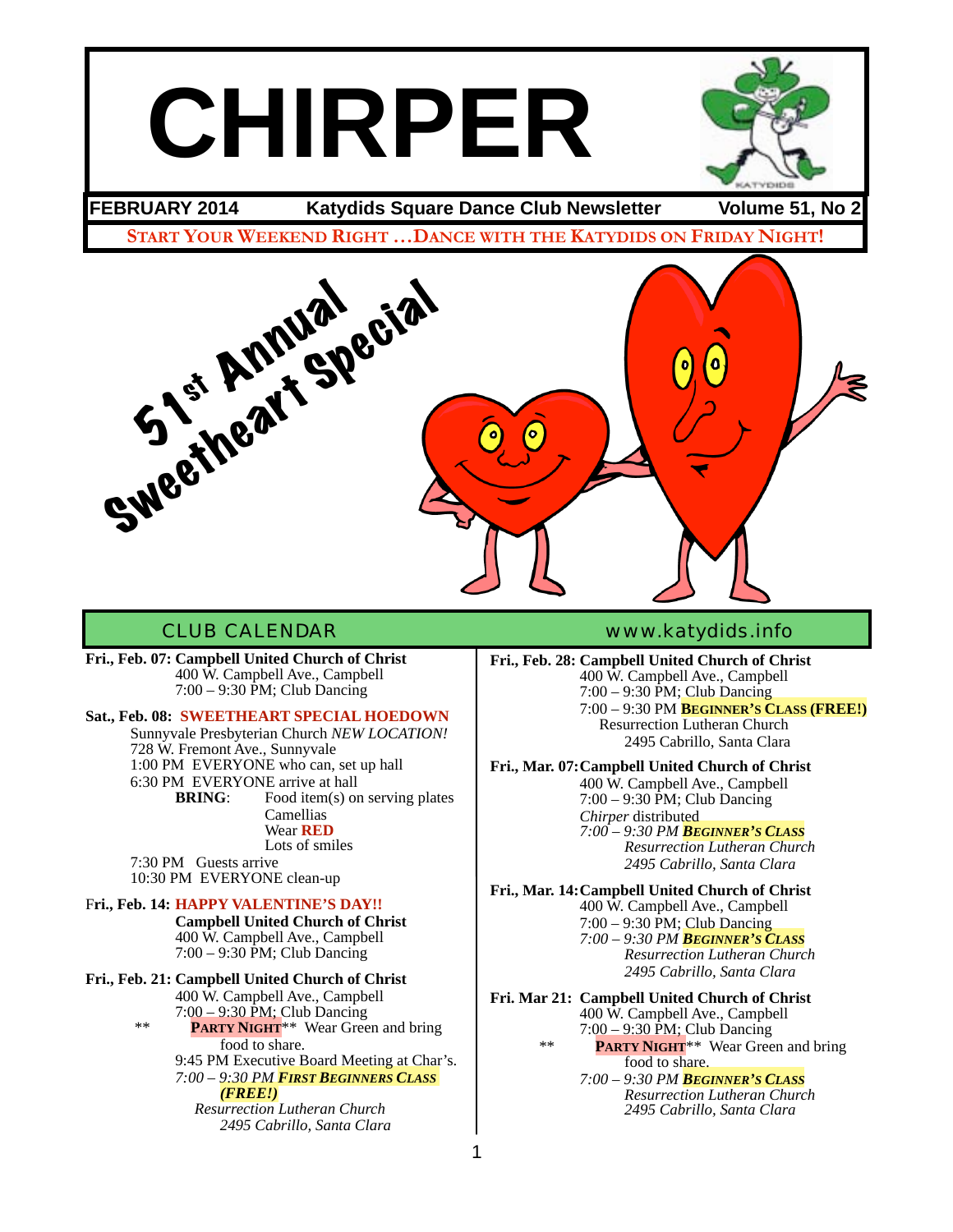## SQUARE HEAD ASSIGNMENTS and DUTIES

*Super Square Head Stephanie Stevens (408-871-9525)*

> Feb. 07 .....De Lapp Feb. 14 .....Parsons / Tillman Feb. 21 Bruns Feb 28 .....Shaney / Wies

Mar. 07 .....Steele, J / Clark Mar. 14 .....Steele, B & L Mar. 21 .....Franger / Moore Mar. 28 .....Caywood

Apr. 04 .....Matolyak / McManus Apr. 11......Hebson Apr. 18 .....DARK Apr. 25 .....Hastings / Wies

#### **Before the dance:**

- Notify the Super Square Head, Stephanie Stevens, 408-871-9525 of any needed changes to assigned dates.
- Purchase and bring 6 to 8 lbs ice for the water cooler. • On scheduled night, the designated Square Heads should arrive by **6:30** PM. A Katydids member with a
- key will open the doors.
- Sweep floor as necessary and set up tables and chairs.
- Make ice water.
- Start hot water for tea and coffee.

#### **During Club dance:**

- Welcome everyone at the sign-in table.
- Collect a **\$5.00** donation from each guest and have them sign in. "Regular" guests sign the prepared sheet, new guests sign the guest book.
- In the green box, there is an envelope with petty cash for making change.
- Offer raffle tickets: 5 tickets for \$1.00.
- In the green box, there are envelopes for keeping track of money collected during the evening.
- Divide the raffle proceeds 50% to the Club, 50% to the winner.
- Check that water and cups do not run out.

#### **After the dance:**

- If Treasurer is not present, pass monies collected to any Executive Board Member.
- ALL MEMBERS: *Clean up!* Help pack up supplies and jugs and put into the Club cupboard.
- *Remove non-recyclable trash accidentally tossed into the designated recycle bins*. Take the trash bags out to the dumpster located in the side parking lot.
- Sweep or wet mop the floor as necessary.
- Note: Tables must go into the closet FIRST (remember the Caller's table, too), then the chair rack.
- Notify the Quarter Masters, **Gary or Sue De Lapp,**  408-446-1910 of any supplies needed.

UPCOMING SQUARE DANCE EVENTS **Plus Level Dances**

#### **Feb. 22: Black & White Ball, El Camino Reelers**

St. Andrews United Methodist Church 4111 Alma St., Palo alto 7:30 – 10:30 pm; Caller: Vic Ceder

#### **Feb.28-Mar. 2: CCSDA Wing Ding**

Merced County Fairgrounds Callers: Bob Baier, Dan Nordbye, Andy Allemao Cuers: Sue & Phil Harris, Sharon & Casey Parker Info: www,ccs da.org

#### **Mar. 8: Ghost Riders Hoedown, Sunnyvale Squares**

John Muir Middle School 7:00 – 8:00 PM; PreRounds: George Gardner 8:00 – 10:30PM; Caller: Eric Henerlau

#### **Mar. 14-16: Fiesta, USDA**

Kern County Fairgrounds, Bakersfield Callers: David Heffron, Tony Oxendine, JetRob erts, Sylvia Roberts, Charlie Robertson Cuers: Rey & Sherry Garza, Kristine & Bruce Nelson, Chuck & Doreene Ball

#### **Mar. 22: Circus Circus; Rockin' Jokers**

7:30 – 8:00 PM PreRounds: Sue Harris 8:00 – 11:00 PM

#### **Mar. 29: Whing Ding, SCVCA/SCVSDA**

Sunnyvale Presbyterian Church 728 W. Fremont Ave., Sunnyvale 7:30 - 10:15 PM Jim Osborne, Joe Gonzalez, Vicki Woods, and Sue Harris

#### **Apr. 5: General Dance; SCVSDA**

Sunnyvale Presbyterian Church 728 W. Fremont Ave., Sunnyvale 7:30 – 10:00PM; Callers: Bob Elling, Harlan Kerr

#### **Apr. 11-13: California State Square Dance Convention**

Stanislaus County Fairgrounds, Turlock Callers: Shane Greer, Jimmy Robertson, Joe Saltel, Tony Oxendine Cuers: Sharon & Cassey Parker, Ron & Mary

Nobel, Christine & Bruce Nelson

#### REMINDER:

Tork's CPSD class on Tuesday nights at the Camden Community Center can always use angels!!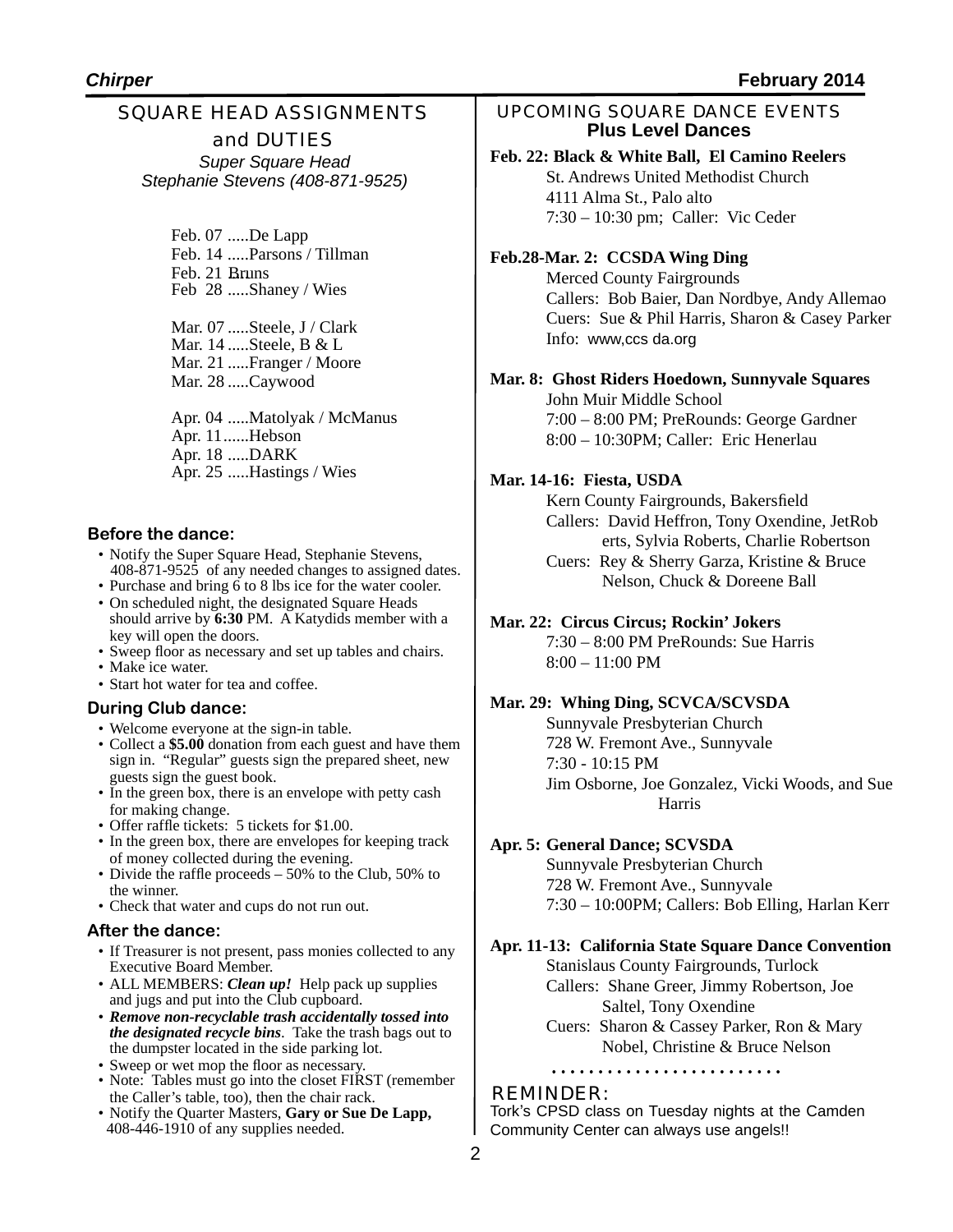#### THE PRESIDENT'S CORNER **(or "As I See It!")**

Are You Getting What You Pay For?

this time, three of which are on leave of We have 45 members in the Katydids at absence.

So do you want the good news or the bad news first? That WAS the good news! The bad news is that we often start Club Friday dancing with barely enough to form one square, sometimes enough to muster a six couple 'Osborne Special', and nearly half an hour elapses before we can muster the second square! And that is counting "members" (not including guests).

Something is right/wrong here… (Thank goodness for guests and paying 'Club' members)

So I am thinking back to the theme of this column, "Are you getting what you pay for?"

- Why do Club 'members' persist if they are not going to come to dance?
- Why aren't Club 'members' coming to Club Friday dances? • What do Club 'members' see in belonging
- 
- to our Club?<br>What don't Club 'members' see in belonging to our Club?

I would hope that members see great social value in participating in Club activities... dancing, 5<sup>th</sup> Friday guest dancing, SHS anniversary hoedown, buffets, social outings. Is there more that you would like to see of our Club (or would you prefer 'less')?

Remember, this is YOUR Club. We OWN it (it is NOT a caller run club). Make use of it! Tell me what you (don't) want!

Are You Getting What You Pay For?

As 'Bogie' would say, "Here's looking at YOU, kid!"

 $Skip.$  [skip.stevens@comcast.net](mailto:skip.stevens@comcast.net) 408-761-6588

*After the Sweetheart Special the Club will turn its attention to the election of club officers. Please give some though as to how YOU would like to participate in the work of the Club.*

From the Sweetheart Special Chair -Remember: The Sweetheart Special hoedown will be at the Sunnyvale Presbyterian Church at 728 Fremont Ave., just west of Hollenbeck Ave.

Below are the Committees and the chairs who have volunteered so far:

| Chair                             | Parker Willey             |  |
|-----------------------------------|---------------------------|--|
| Kitchen                           | Maxine Darknell           |  |
| Decorations                       | Val Paterson              |  |
| Badges / ribbons Lloyd Darknell   |                           |  |
| Publicity                         | <b>Char Pitts</b>         |  |
| Door                              | Pat Angotti / Roger Smith |  |
| Raffle table                      | Linda Caywood             |  |
| Raffle ticket sales Morris Hosoda |                           |  |
| Beverage stations Sandy Hastings  |                           |  |

Katydids Club Members do not pay to attend their own Hoedown. We can ALL help by participating in some of the tasks and by providing food for our guests.

# HAPPY BIRTHDAY ! !

**Bob Hebson.........................Feb. 06 Alice McManus...................Feb. 08 Lloyd Darknell ...................Feb. 20**

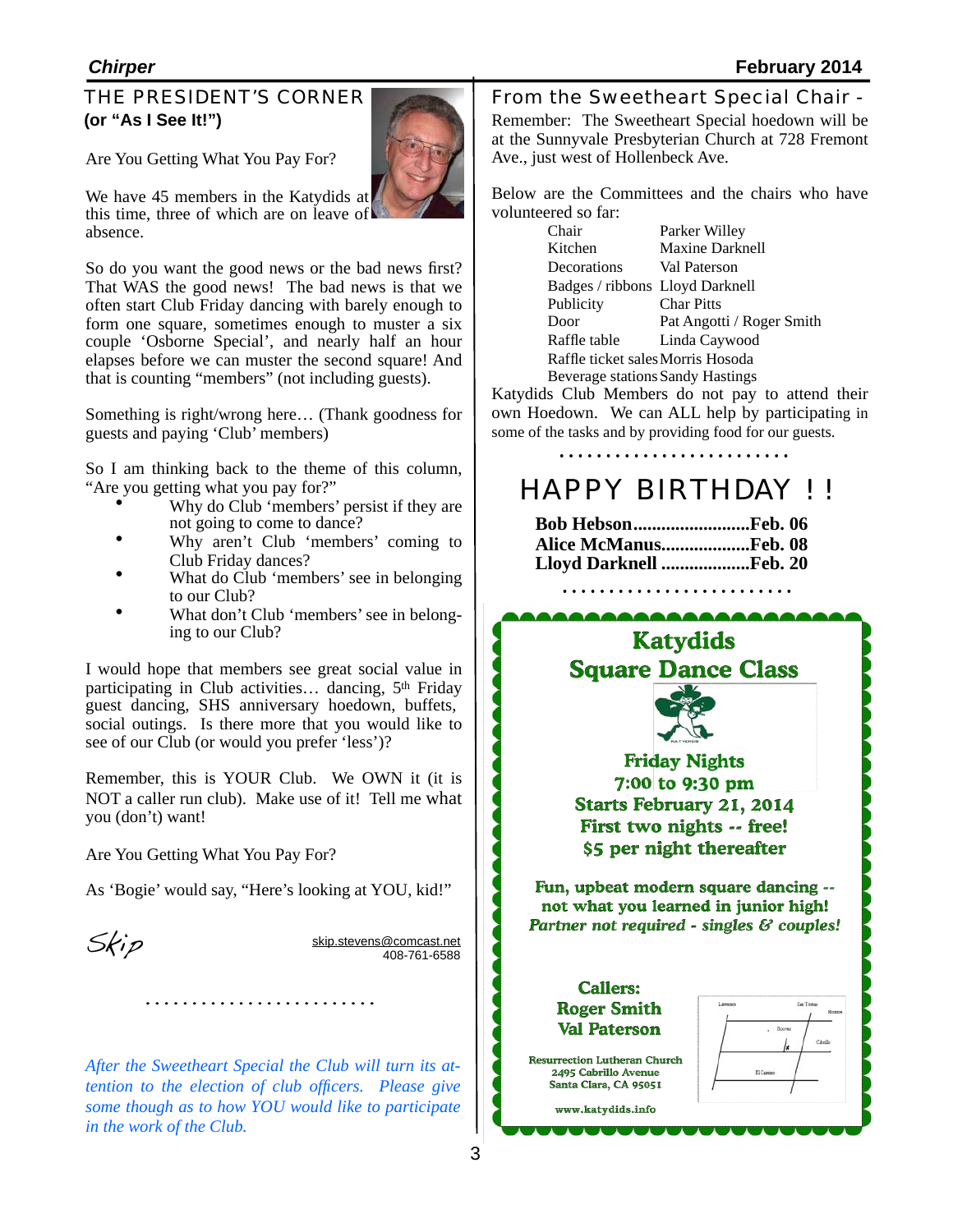### *Chirper Chatter…*



**Linda Caywood** had her bunion surgery on her left foot on Jan. 14 at the Santa Teresa Kaiser facility as an out-patient. She is recovering well at home and is preparing to take on our Sweetheart Special Hoedown prizes…

**Janis Parsons** is one person that does not want to be out-done so she also had her bunion removed from her right foot on Jan. 30 at the Santa Teresa Kaiser facility but by a different doctor. She is well on her way to recovery and will be seeing her doctor on Thursday, Feb.6. She may not be able to drive but she may be able to stand, walk around and observe how our SHS is operated (since she has never attended one)…

**Bob and Opal Hebson** returned from a 3-week cruise around South America and even saw Antarctica…

Katydids had a good representation at Winter Fest which is held annually in January at King City. Those that attended known to me were **Pat Angotti**, **Art & Sandy Bruns, Tork & Dory Clark, Lloyd & Maxine Darknell, Gary & Sue DeLapp, Sandy Hastings, Steven & Naomi Lehnhoff, Val Paterson**, and **Roger Smith** and they all reported having a wonderful time…

**Art Bruns** is returning again this year to umpiring softball games. He will be attending Umpires School held locally to freshen up, learn changes and to toughen up their minds against harassment by parents…

**Morris Hosoda** has been playing Winter League in Redwood City from mid-November to end of February to keep his senior softball activity alive. His first tournament will be in Palm Springs, Feb. 12-14 and he plans to take in the Last Hurrah Follies show at Palm Springs …

*Morris Hosoda*

[moho77@gmail.com](mailto:moho77@gmail.com)

Have any tea bags to spare? Our snack area could use a few.

#### **Passing of Former Katydids Club Member Glen McCabe**

Dear Katydids & Katydones,

I received a letter from Susan Ballard today announcing:

*"It is with sad hearts that we notify you of the passing of our beloved father, Glen Paul McCabe. Dad passed away suddenly on Nov. 30, 2013 in Reno, NV at the age of 88, eighteen days shy of his 89th birthday, his family was at his side. A celebration of his life was held in Reno, NV where he lived for the past 12 years, attended by his family and Reno friends.*

*Glen was honored with a military burial on Dec. 11, 2013 at Riverside Veterans Cemetery in Riverside, CA, while bagpipes played Taps and Amazing Grace. He was a veteran of WW2 and was buried with his military uniform.*

*There will be a Celebration of His Life on Sunday, Feb. 9th, 2014 for his family/friends from the Bay Area where he lived for over 40 years. There will be a slide show presentation representative of his life with his favorite music playing in the bac ground to honor him.*

*We ask that if you have any pictures of him that you would like to share with others, please bring them. The family would like to put all the photographs of dad onto a "Celebration of Life" CD which will be mailed out to dad's family and friends.*

*Campbell Community Center Adult Center Meeting Rm (C35) 70 North Campbell Ave. (@Winchester Blvd.) Campbell, CA 95008 From: 2:00 – 3:30 PM Refreshments will be served Contact information: Celebration of Life [GPMcCabe@yahoo.com](mailto:GPMcCabe@yahoo.com)*

*His Children"*

Directions: http://www.ci.campbell.ca.us/DocumentCenter/View/678 Site Map: http://www.ci.campbell.ca.us/DocumentCenter/View/679

I am sending this to all my email file Katydids, past and present, who were Katydids when Glen was a member. You may have received a letter as I did but I feel redundancy would not hurt in this case.

## *Morris Hosoda*

[moho77@gmail.com](mailto:moho77@gmail.com)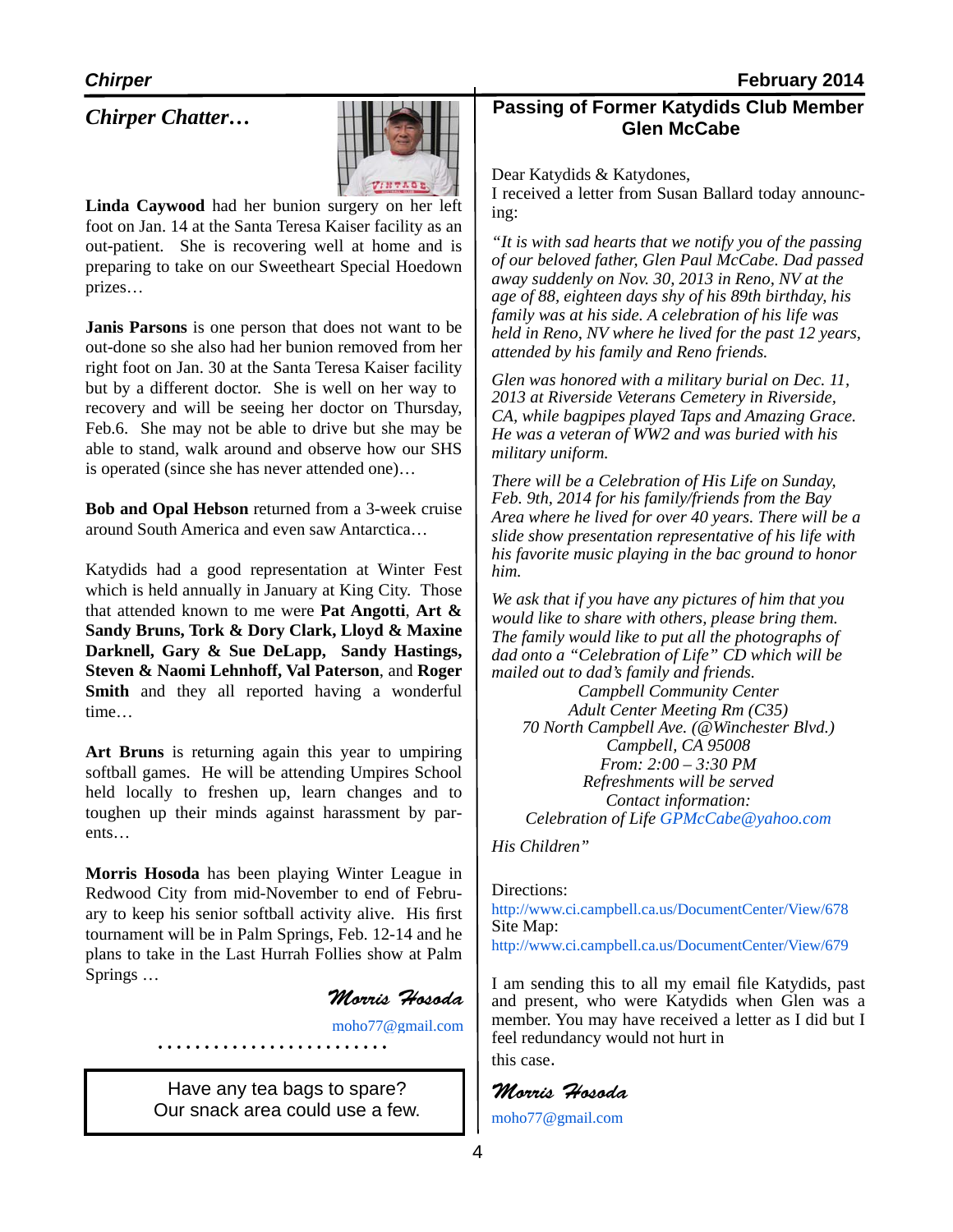#### THANKS FROM CPSD:

#### *Chirper* **February 2014**

RAFFLE SNEAK PREVIEW

Hi Square Dancers Everywhere -

CPSD thanks you all for using your Lucky Supermarket S.H.A.R.E.S cards! We just received over \$450.00 for the fourth quarter of 2013. This is the largest quarterly donation that we have received from the Lucky program since we joined several years ago. THANKS!

CPSD uses this money to:

1 - Subsidize our classes at Camden Community Center

2 - Provide Free Summer Plus Dancing at Camden for everyone, and especially for new dancers while they shop for a club to join

3 - Run programs to support new and aspiring callers with both space and opportunities to practice calling, and

4 - Award scholarships to new callers for caller schools.

We welcome new ideas for supporting and promoting square dance in the Bay Area. If you have ideas and suggestions, we would like to talk to you. If you would be interested in joining our Board Of Directors, we would really like to talk with you!

If you have worn out your S.H.A.R.E.S cards (someone actually did!) or would like to have one or more, please let us know. The card is very easy to use - just present the card when you shop at Lucky, Save Mart or Food Max and CPSD will receive a donation. You do not need to register or give any information.

Again, thanks for your support!

Happy Dancing,

Jackie Daemion,Chairman On behalf of the Board of Directors, CPSD 408-723-0315 - home 408-205-0681 - cell [www.c-p-s-d.org](http://www.c-p-s-d.org/)

[ed. note: If you would like to support CPSD, there are S.H.A.R.E.S. cards for us to use on the flyer table in the back of the hall on Club night.]

Heard from a neighbor --

The Thrift Box of Willow Glen recently received both women's and men's square dance clothes.



**Photographed here is a beautiful hand-crafted quilt by our honorary member, Bobbie Davis that she made especially for our 51st Annual Sweetheart Special Hoedown. It is titled "Heart Strings."**



**Thank you, Bobbie!**

NEWER DANCER HOEDOWNS *Be an angel – Support our newest dancers!!*

**– – SEPTEMBER (2013) CLASS LEVEL – –** 

Hearts & Flowers, CPSD **Sat., Feb. 15th** Camden Community Center 3369 Union Ave., San José 7:30 –- 9:45PM Caller: Lawrence Johnstone

George Washington Party; Castaways **Sat., Feb. 22nd** Resurrection Lutheran Church 2495 Cabrillo Ave., Santa Clara Callers: Tork Clark, Bob Steele, Roger Smith

> Spring Fling; Sunnyvale Squares **Sat., March 1st** Sunnyvale Presbyterian Church 728 W. Fremont Ave., Sunnyvale 8:00 – 10:15PM Caller: Rich Reel

Mad Hatters Ball; Castaways **Sat., March 15th** Resurrection Lutheran Church 2495 Cabrillo Ave., Santa Clara Callers: Jim Osborne, Mike Luna, Roger Smith